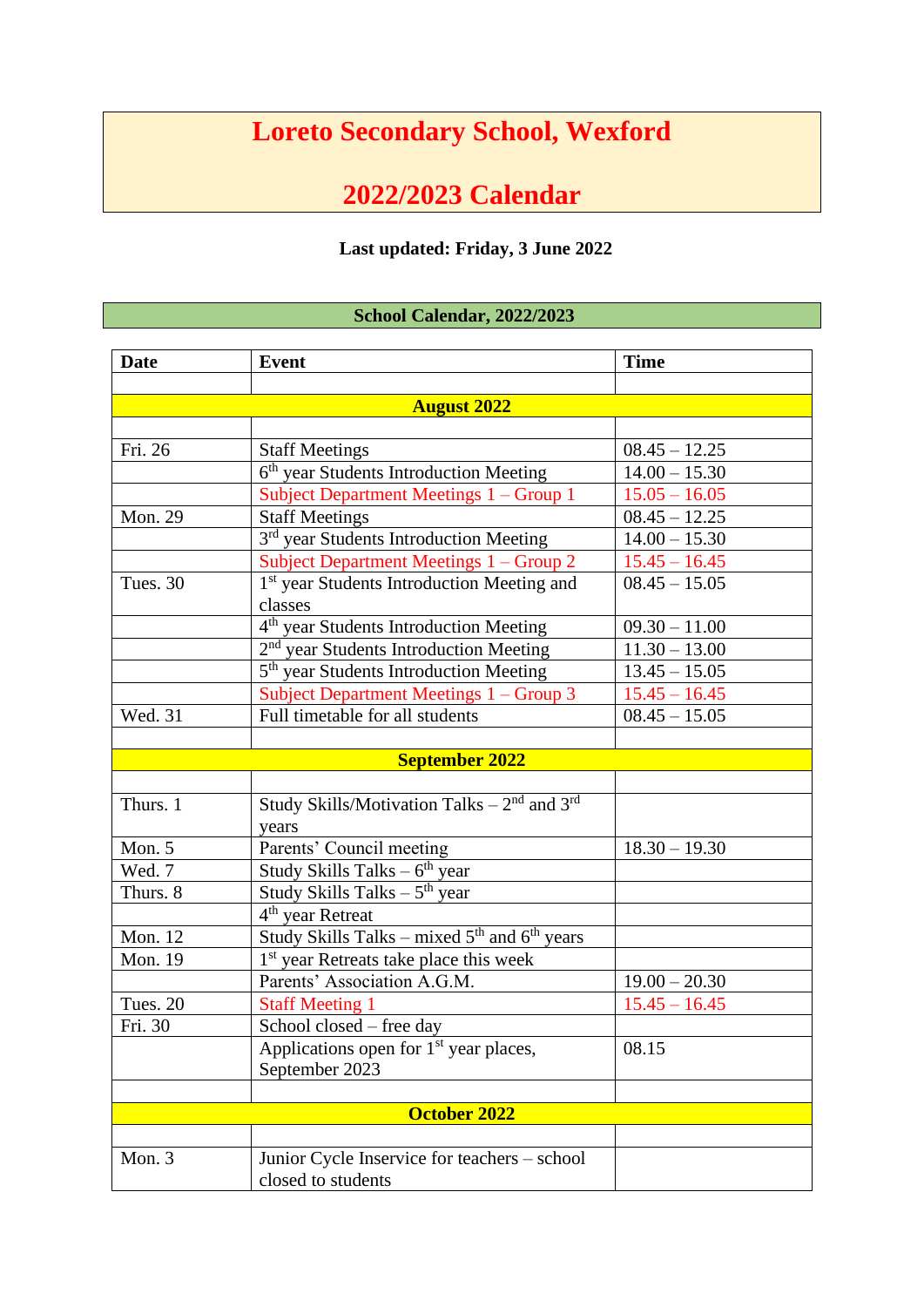|                | Parents' Council meeting                                         | $18.30 - 19.30$ |
|----------------|------------------------------------------------------------------|-----------------|
| Mon. 10        | 5 <sup>th</sup> year Retreats take place this week               |                 |
| Tues. 11       | CAO Information Meeting $-\overline{6}^{\text{th}}$ year parents | 17.30           |
| Wed. 12        | <b>Whole Staff CPD</b>                                           | $15.05 - 17.05$ |
| Mon. 17        | Autumn General Meeting of Parents                                | $18.00 - 19.15$ |
| Tues. 18       | $1st$ year CAT testing                                           |                 |
| Thurs. 20      | 6 <sup>th</sup> year Parent-Teacher Meeting                      | $16.15 - 18.45$ |
| Fri. 28        | Applications close for 1 <sup>st</sup> year places,              | 16.00           |
|                | September 2023                                                   |                 |
|                | School closes for mid-term break                                 | 15.05           |
|                |                                                                  |                 |
|                | <b>November 2022</b>                                             |                 |
|                |                                                                  |                 |
| Mon. 7         | School re-opens after mid-term break                             | 08.45           |
|                | Parents' Council meeting                                         | $18.30 - 19.30$ |
| Tues. 8        | CAT 4 Testing $-4$ <sup>th</sup> year students                   |                 |
| Thurs. 10      | <b>Staff Meeting 2</b>                                           | $15.05 - 16.05$ |
| Wed. 16        | 3 <sup>rd</sup> year Parent-Teacher Meeting                      | $16.15 - 18.45$ |
| Fri. 25        | Wellbeing $Day - 6th$ year students                              |                 |
|                |                                                                  |                 |
|                | <b>December 2022</b>                                             |                 |
|                |                                                                  |                 |
| Mon. 5         | Parents' Council meeting                                         | $18.30 - 19.30$ |
| Thurs. 8       | 5 <sup>th</sup> year Parent-Teacher Meeting                      | $16.15 - 18.45$ |
| Thurs. 15      | <b>Academic Awards Ceremony</b>                                  | 18.00           |
| Tues. 20       | <b>Christmas Carol Service</b>                                   | 13.30           |
| Wed. 21        | School closes for Christmas holiday                              | 12.00           |
|                |                                                                  |                 |
|                | <b>January 2023</b>                                              |                 |
|                |                                                                  |                 |
| Thurs. 5       | School re-opens after Christmas holiday                          | 08.45           |
| Mon. 9         | Parents' Council meeting                                         | $18.30 - 19.30$ |
| Wed. 11        | <b>Staff Meeting 3</b>                                           | $15.05 - 16.05$ |
| Wed. 18        | 1 <sup>st</sup> year Parent-Teacher Meeting                      | $16.15 - 18.45$ |
| <b>Mon. 23</b> | Subject Choice Talk for 1 <sup>st</sup> year parents             | 17.30           |
|                | Subject Choice Talk for 4 <sup>th</sup> year parents             | 18.30           |
| Tues. 24       | Subject Choice Talks for 4 <sup>th</sup> year students           | $08.45 - 13.05$ |
|                | Information Meeting for incoming 1 <sup>st</sup> year            | $18.00 - 19.15$ |
|                | students (September 2023) and their                              |                 |
| Thurs. 26      | parents/guardians<br>4 <sup>th</sup> year Parent-Teacher Meeting | $16.15 - 18.45$ |
| Mon. 30        | Opening week of Mock Examinations for 3rd                        |                 |
|                | and 6 <sup>th</sup> year students                                |                 |
|                | Junior Cycle Inservice for teachers - school                     |                 |
|                | closed to students                                               |                 |
|                |                                                                  |                 |
|                |                                                                  |                 |
|                |                                                                  |                 |
|                |                                                                  |                 |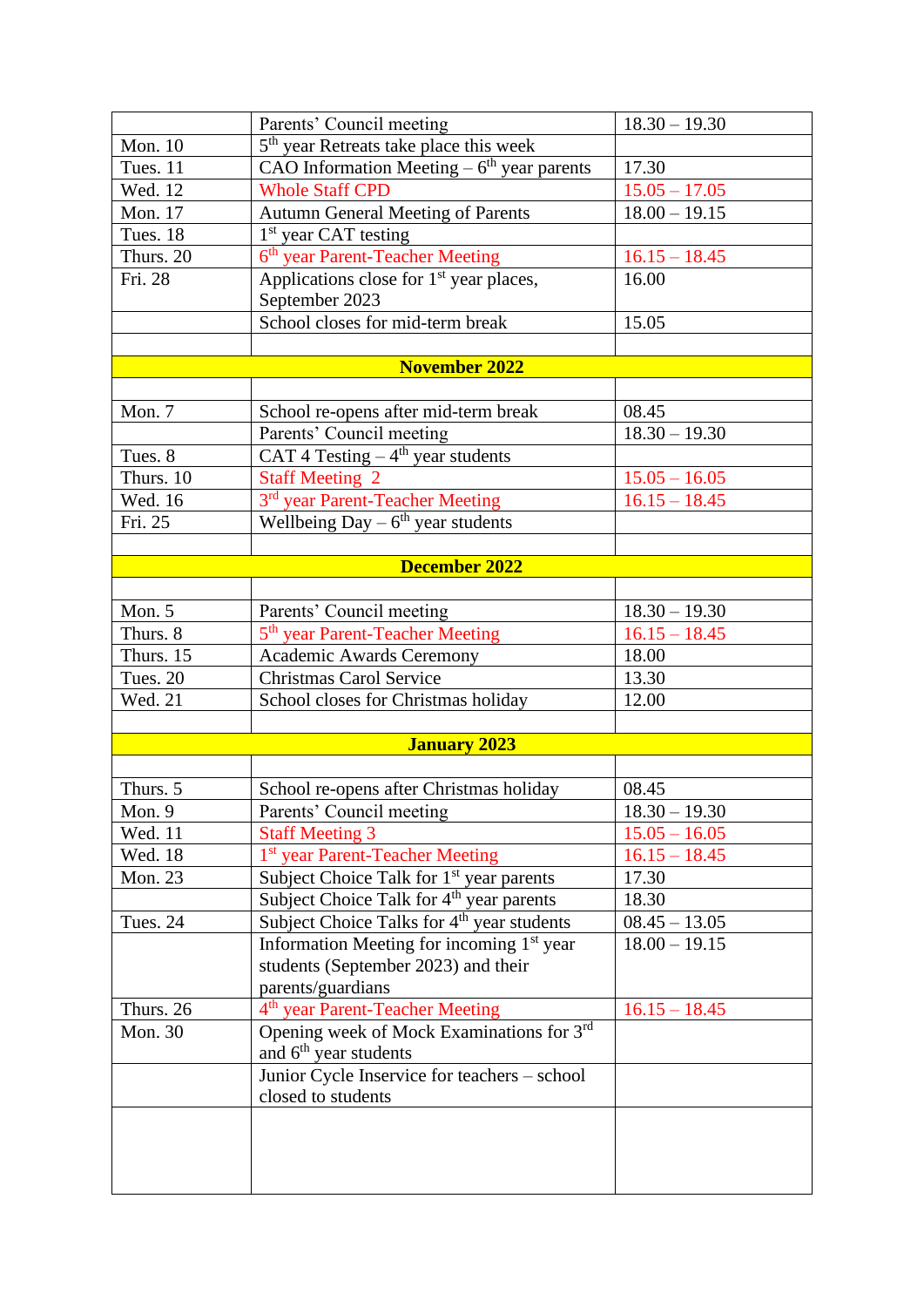| <b>February 2023</b>                    |                                                                                                                                                                                                                                                                                                                                                                                                                                                                                                                                                                                                                                                                                                                                                                                                                                                                                                                                                                                               |  |  |  |
|-----------------------------------------|-----------------------------------------------------------------------------------------------------------------------------------------------------------------------------------------------------------------------------------------------------------------------------------------------------------------------------------------------------------------------------------------------------------------------------------------------------------------------------------------------------------------------------------------------------------------------------------------------------------------------------------------------------------------------------------------------------------------------------------------------------------------------------------------------------------------------------------------------------------------------------------------------------------------------------------------------------------------------------------------------|--|--|--|
|                                         |                                                                                                                                                                                                                                                                                                                                                                                                                                                                                                                                                                                                                                                                                                                                                                                                                                                                                                                                                                                               |  |  |  |
| School closed - Bank Holiday            |                                                                                                                                                                                                                                                                                                                                                                                                                                                                                                                                                                                                                                                                                                                                                                                                                                                                                                                                                                                               |  |  |  |
| Subject Department Meetings 2 - Group 1 | $15.45 - 16.45$                                                                                                                                                                                                                                                                                                                                                                                                                                                                                                                                                                                                                                                                                                                                                                                                                                                                                                                                                                               |  |  |  |
| Subject Department Meetings 2 – Group 2 | $15.05 - 16.05$                                                                                                                                                                                                                                                                                                                                                                                                                                                                                                                                                                                                                                                                                                                                                                                                                                                                                                                                                                               |  |  |  |
| Subject Department Meetings 2 - Group 3 | $15.05 - 16.05$                                                                                                                                                                                                                                                                                                                                                                                                                                                                                                                                                                                                                                                                                                                                                                                                                                                                                                                                                                               |  |  |  |
| <b>Mock Examinations finish</b>         |                                                                                                                                                                                                                                                                                                                                                                                                                                                                                                                                                                                                                                                                                                                                                                                                                                                                                                                                                                                               |  |  |  |
| School closes for mid-term break        | 15.05                                                                                                                                                                                                                                                                                                                                                                                                                                                                                                                                                                                                                                                                                                                                                                                                                                                                                                                                                                                         |  |  |  |
| School re-opens after mid-term break    | 08.45                                                                                                                                                                                                                                                                                                                                                                                                                                                                                                                                                                                                                                                                                                                                                                                                                                                                                                                                                                                         |  |  |  |
| $2nd$ year Retreat (75 students)        |                                                                                                                                                                                                                                                                                                                                                                                                                                                                                                                                                                                                                                                                                                                                                                                                                                                                                                                                                                                               |  |  |  |
|                                         |                                                                                                                                                                                                                                                                                                                                                                                                                                                                                                                                                                                                                                                                                                                                                                                                                                                                                                                                                                                               |  |  |  |
| <b>Staff Meeting 4</b>                  | $15.05 - 16.05$                                                                                                                                                                                                                                                                                                                                                                                                                                                                                                                                                                                                                                                                                                                                                                                                                                                                                                                                                                               |  |  |  |
|                                         |                                                                                                                                                                                                                                                                                                                                                                                                                                                                                                                                                                                                                                                                                                                                                                                                                                                                                                                                                                                               |  |  |  |
| <b>March 2023</b>                       |                                                                                                                                                                                                                                                                                                                                                                                                                                                                                                                                                                                                                                                                                                                                                                                                                                                                                                                                                                                               |  |  |  |
|                                         |                                                                                                                                                                                                                                                                                                                                                                                                                                                                                                                                                                                                                                                                                                                                                                                                                                                                                                                                                                                               |  |  |  |
|                                         | $16.15 - 18.45$                                                                                                                                                                                                                                                                                                                                                                                                                                                                                                                                                                                                                                                                                                                                                                                                                                                                                                                                                                               |  |  |  |
|                                         | $18.30 - 19.30$                                                                                                                                                                                                                                                                                                                                                                                                                                                                                                                                                                                                                                                                                                                                                                                                                                                                                                                                                                               |  |  |  |
|                                         |                                                                                                                                                                                                                                                                                                                                                                                                                                                                                                                                                                                                                                                                                                                                                                                                                                                                                                                                                                                               |  |  |  |
|                                         |                                                                                                                                                                                                                                                                                                                                                                                                                                                                                                                                                                                                                                                                                                                                                                                                                                                                                                                                                                                               |  |  |  |
|                                         | $19.00 - 21.00$                                                                                                                                                                                                                                                                                                                                                                                                                                                                                                                                                                                                                                                                                                                                                                                                                                                                                                                                                                               |  |  |  |
|                                         |                                                                                                                                                                                                                                                                                                                                                                                                                                                                                                                                                                                                                                                                                                                                                                                                                                                                                                                                                                                               |  |  |  |
|                                         |                                                                                                                                                                                                                                                                                                                                                                                                                                                                                                                                                                                                                                                                                                                                                                                                                                                                                                                                                                                               |  |  |  |
|                                         | $18.00 - 19.15$                                                                                                                                                                                                                                                                                                                                                                                                                                                                                                                                                                                                                                                                                                                                                                                                                                                                                                                                                                               |  |  |  |
|                                         | $15.05 - 16.05$                                                                                                                                                                                                                                                                                                                                                                                                                                                                                                                                                                                                                                                                                                                                                                                                                                                                                                                                                                               |  |  |  |
|                                         | 15.05                                                                                                                                                                                                                                                                                                                                                                                                                                                                                                                                                                                                                                                                                                                                                                                                                                                                                                                                                                                         |  |  |  |
|                                         |                                                                                                                                                                                                                                                                                                                                                                                                                                                                                                                                                                                                                                                                                                                                                                                                                                                                                                                                                                                               |  |  |  |
|                                         |                                                                                                                                                                                                                                                                                                                                                                                                                                                                                                                                                                                                                                                                                                                                                                                                                                                                                                                                                                                               |  |  |  |
|                                         |                                                                                                                                                                                                                                                                                                                                                                                                                                                                                                                                                                                                                                                                                                                                                                                                                                                                                                                                                                                               |  |  |  |
|                                         | 08.45                                                                                                                                                                                                                                                                                                                                                                                                                                                                                                                                                                                                                                                                                                                                                                                                                                                                                                                                                                                         |  |  |  |
|                                         | $15.45 - 16.45$                                                                                                                                                                                                                                                                                                                                                                                                                                                                                                                                                                                                                                                                                                                                                                                                                                                                                                                                                                               |  |  |  |
|                                         | $15.05 - 16.05$                                                                                                                                                                                                                                                                                                                                                                                                                                                                                                                                                                                                                                                                                                                                                                                                                                                                                                                                                                               |  |  |  |
|                                         | $15.05 - 16.05$                                                                                                                                                                                                                                                                                                                                                                                                                                                                                                                                                                                                                                                                                                                                                                                                                                                                                                                                                                               |  |  |  |
|                                         |                                                                                                                                                                                                                                                                                                                                                                                                                                                                                                                                                                                                                                                                                                                                                                                                                                                                                                                                                                                               |  |  |  |
|                                         |                                                                                                                                                                                                                                                                                                                                                                                                                                                                                                                                                                                                                                                                                                                                                                                                                                                                                                                                                                                               |  |  |  |
|                                         |                                                                                                                                                                                                                                                                                                                                                                                                                                                                                                                                                                                                                                                                                                                                                                                                                                                                                                                                                                                               |  |  |  |
|                                         | $15.05 - 16.05$                                                                                                                                                                                                                                                                                                                                                                                                                                                                                                                                                                                                                                                                                                                                                                                                                                                                                                                                                                               |  |  |  |
|                                         | $18.30 - 19.30$                                                                                                                                                                                                                                                                                                                                                                                                                                                                                                                                                                                                                                                                                                                                                                                                                                                                                                                                                                               |  |  |  |
|                                         |                                                                                                                                                                                                                                                                                                                                                                                                                                                                                                                                                                                                                                                                                                                                                                                                                                                                                                                                                                                               |  |  |  |
|                                         |                                                                                                                                                                                                                                                                                                                                                                                                                                                                                                                                                                                                                                                                                                                                                                                                                                                                                                                                                                                               |  |  |  |
|                                         |                                                                                                                                                                                                                                                                                                                                                                                                                                                                                                                                                                                                                                                                                                                                                                                                                                                                                                                                                                                               |  |  |  |
|                                         |                                                                                                                                                                                                                                                                                                                                                                                                                                                                                                                                                                                                                                                                                                                                                                                                                                                                                                                                                                                               |  |  |  |
|                                         |                                                                                                                                                                                                                                                                                                                                                                                                                                                                                                                                                                                                                                                                                                                                                                                                                                                                                                                                                                                               |  |  |  |
|                                         |                                                                                                                                                                                                                                                                                                                                                                                                                                                                                                                                                                                                                                                                                                                                                                                                                                                                                                                                                                                               |  |  |  |
|                                         |                                                                                                                                                                                                                                                                                                                                                                                                                                                                                                                                                                                                                                                                                                                                                                                                                                                                                                                                                                                               |  |  |  |
|                                         |                                                                                                                                                                                                                                                                                                                                                                                                                                                                                                                                                                                                                                                                                                                                                                                                                                                                                                                                                                                               |  |  |  |
|                                         |                                                                                                                                                                                                                                                                                                                                                                                                                                                                                                                                                                                                                                                                                                                                                                                                                                                                                                                                                                                               |  |  |  |
|                                         |                                                                                                                                                                                                                                                                                                                                                                                                                                                                                                                                                                                                                                                                                                                                                                                                                                                                                                                                                                                               |  |  |  |
|                                         | 2 <sup>nd</sup> year Retreat (75 students)<br>2 <sup>nd</sup> year Parent-Teacher Meeting<br>Parents' Council meeting<br>3 <sup>rd</sup> year Retreat (75 students)<br>3 <sup>rd</sup> year Retreat (75 students)<br>Mock Interviews $-4$ <sup>th</sup> year students<br>School closed - free day<br>School closed - St. Patrick's Day<br>Spring General Meeting of Parents<br><b>Staff Meeting 5</b><br>School closes for Easter holiday<br><b>April 2023</b><br>School re-opens after Easter holiday<br>Subject Department Meetings 3 – Group 1<br>Subject Department Meetings 3 – Group 2<br>Subject Department Meetings 3 - Group 3<br><b>May 2023</b><br>School closed - Bank Holiday<br><b>Staff Meeting 6</b><br>Parents' Council meeting<br><b>School Prizegiving Ceremonies</b><br>6 <sup>th</sup> year Retreat<br>Summer Exams begin for $5th$ year<br>6 <sup>th</sup> year Graduation<br>Summer Examinations begin for $1st$ and $2nd$<br>years<br>4 <sup>th</sup> year Graduation |  |  |  |